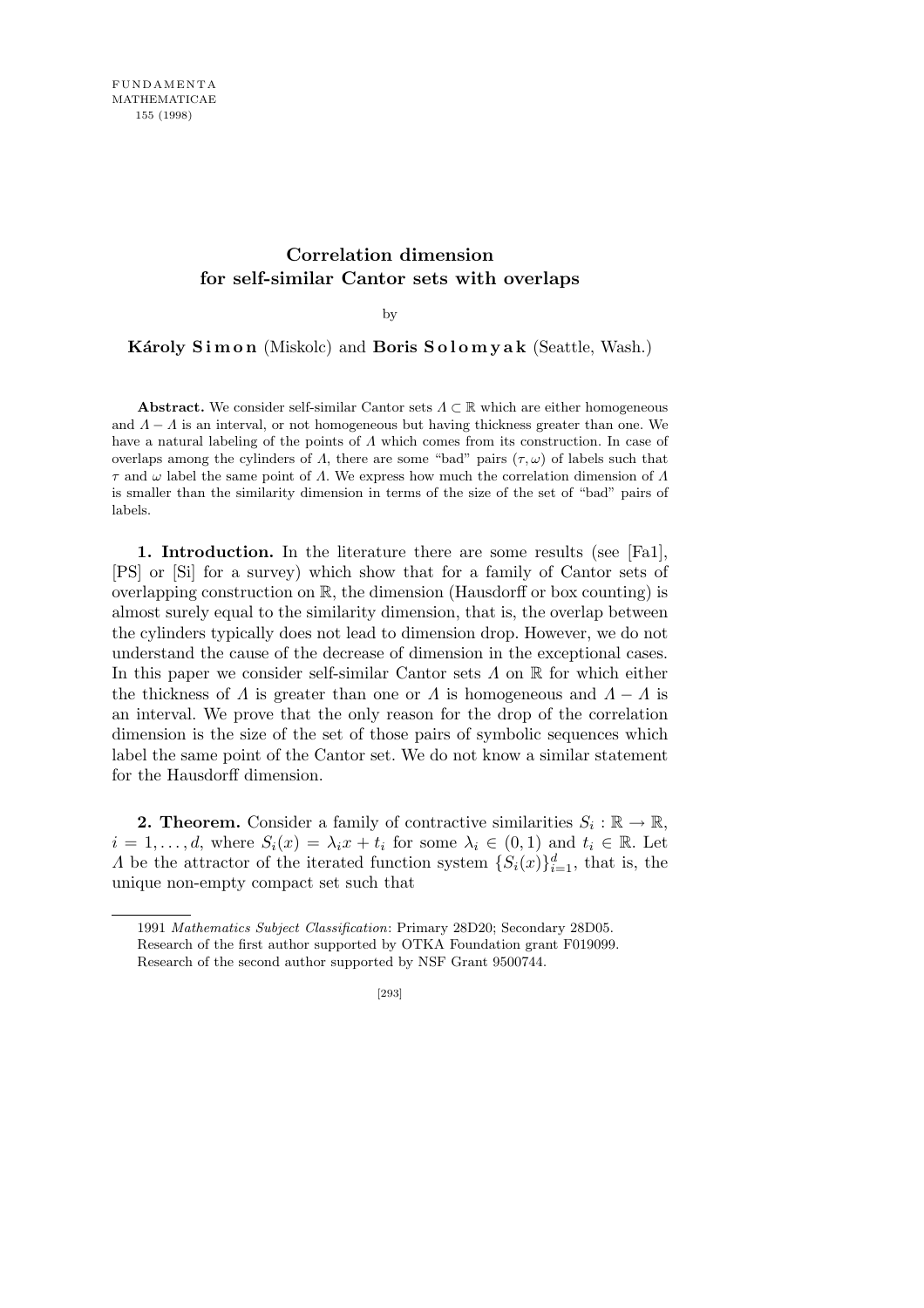$$
\Lambda = \bigcup_{i=1}^d S_i(\Lambda).
$$

We may assume, without loss of generality, that  $0 = t_1 \leq t_i$  for  $i > 1$ . Then the convex hull of *Λ* is the interval  $[0, b]$  for some  $b > 0$ . Since we must have

$$
[0, b] \supset S_i([0, b]) = [t_i, t_i + \lambda_i b] \quad \text{for all } i,
$$

we immediately obtain

$$
b = \max_{i \le d} \frac{t_i}{1 - \lambda_i} \, .
$$

Suppose that  $b = t_d/(1 - \lambda_d)$ . It will be assumed that

(1) 
$$
0 = t_1 < t_i, \ i \neq 1; \quad \frac{t_i}{1 - \lambda_i} < b, \ i \neq d.
$$

There is a natural labeling of the elements of *Λ* by symbolic sequences. Let  $\Sigma = \{1, \ldots, d\}^{\mathbb{N}}$ . For  $\tau \in \Sigma$  we let

$$
\Pi(\tau) = \lim_{n \to \infty} S_{\tau_1...\tau_n}(0) = t_{\tau_1} + \lambda_{\tau_1} t_{\tau_2} + \lambda_{\tau_1} \lambda_{\tau_2} t_{\tau_3} + \dots
$$

where  $S_{\tau_1...\tau_n} := S_{\tau_1} \circ \cdots \circ S_{\tau_n}$ . Clearly,  $\Lambda = \Pi(\Sigma)$ . Notice that conditions (1) are equivalent to having a unique symbolic sequence for both 0 and *b*:

$$
\Pi^{-1}(0) = \{111\ldots\}, \quad \Pi^{-1}(b) = \{ddd\ldots\}.
$$

The number  $s > 0$  such that  $\sum_{i=1}^{d} \lambda_i^s = 1$  is called the *similarity dimension* of the iterated function system. Let  $\mu$  be the product (Bernoulli) measure on *Σ* with weights  $(\lambda_1^s, \ldots, \lambda_d^s)$ , and let *ν* denote the "push-down" measure on *Λ*, that is,  $\nu = \mu \circ \Pi^{-1}$ . The measure  $\nu$  is the "natural" selfsimilar measure on the attractor. Let  $\mu_2 = \mu \times \mu$ . We will consider the *correlation dimension* of *Λ* defined as follows (see [CHY]):

$$
D_2(\Lambda) = \sup \{ \alpha \ge 0 : I_\alpha(\nu) < \infty \}
$$

where

$$
I_{\alpha}(\nu) := \int_{A} |x - y|^{-\alpha} d\nu(x) d\nu(y) = \int_{\Sigma^2} |H(\tau) - H(\omega)|^{-\alpha} d\mu_2.
$$

It immediately follows from the definition and the potential theoretic characterization of the Hausdorff dimension (see [Fa3]) that the correlation dimension is always a lower bound for the Hausdorff dimension. Further, one can estimate the correlation dimension of *Λ* from a long typical orbit of any point  $x \in \mathbb{R}$  as follows.

Let  $(i_1, \ldots, i_n, \ldots)$  be a typical element of  $\Sigma$  (with respect to the "natural" measure  $\mu$  on  $\Sigma$ ). Then it follows from [Pe] that the limit

$$
C(r) := \lim_{n \to \infty} \frac{1}{n^2} \# \{ (k, l) : |S_{i_k} \circ \dots \circ S_{i_1}(x) - S_{i_l} \circ \dots \circ S_{i_1}(x)| < r \text{ and } l, k < n \}
$$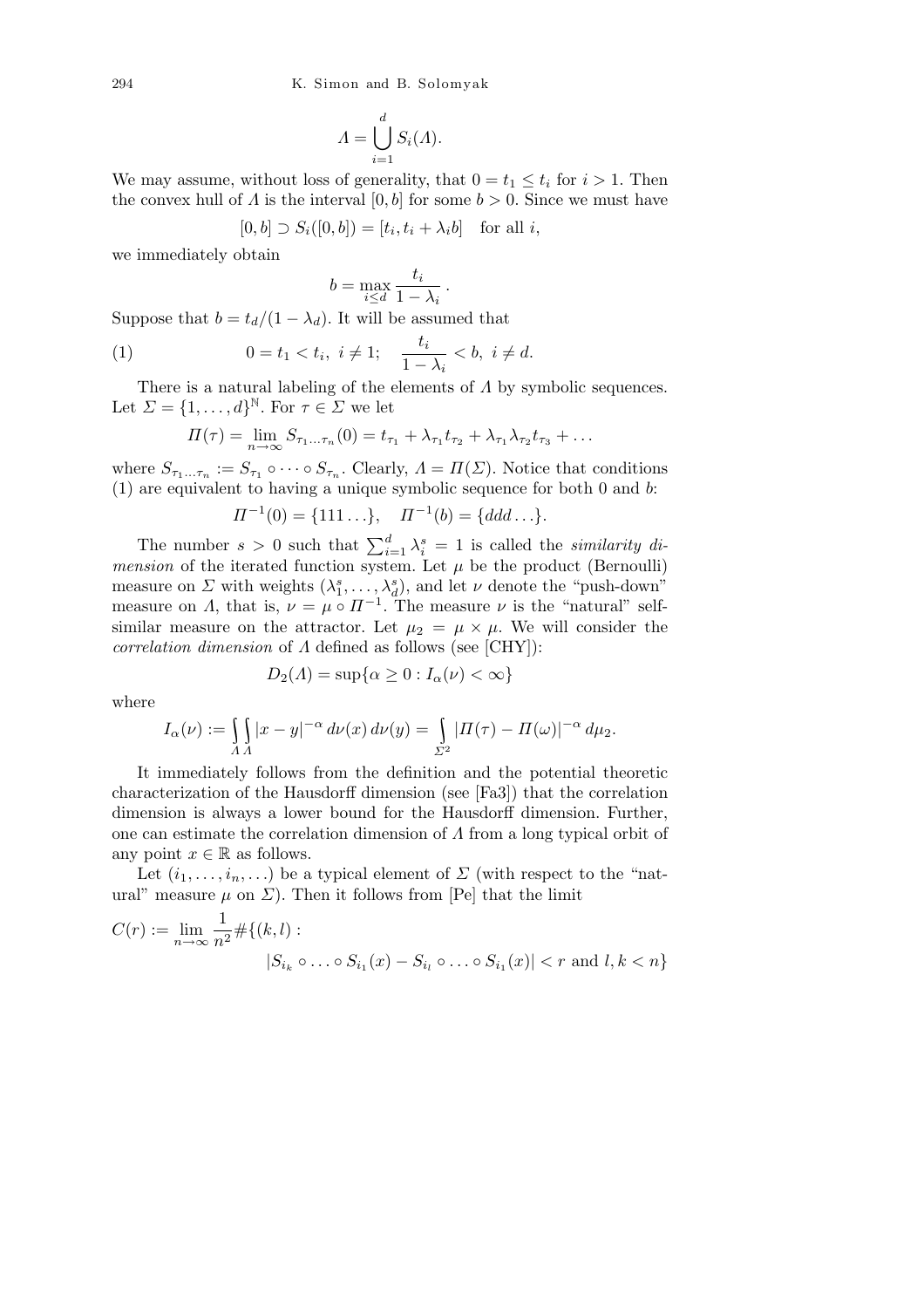exists and is independent of x. Therefore one can estimate  $C(r)$  from a long typical (with respect to  $\mu$ ) orbit. Then using Proposition 2.3 of [SY] we can compute the correlation dimension by the formula

(2) 
$$
D_2(\Lambda) := \liminf_{r \to 0} \frac{\log C(r)}{-\log r}.
$$

We are going to express the correlation dimension  $D_2(\Lambda)$  in terms of the set of "bad" pairs

$$
Z = \{(\tau, \omega) \in \Sigma^2 : \Pi(\tau) = \Pi(\omega)\}.
$$

Define a metric  $\rho$  on the symbolic space  $\Sigma$  as follows: for  $\tau$  and  $\omega$  in  $\Sigma$ denote by  $\tau \wedge \omega$  their common initial segment and let

$$
\varrho(\tau,\omega)=\lambda^{\tau\wedge\omega}\quad\text{where}\quad\lambda^{\tau_1\cdots\tau_n}:=\lambda_{\tau_1}\cdot\ldots\cdot\lambda_{\tau_n}\,.
$$

If  $\tau_1 \neq \omega_1$  then  $\rho(\tau, \omega) := 1$ . The metric on  $\Sigma^2$  will be

$$
\varrho_2((\tau,\omega),(\tau',\omega')) = \max\{\varrho(\tau,\tau'),\varrho(\omega,\omega')\}.
$$

Recall that the *upper* (respectively *lower* ) *box dimension* of a compact set  $K$  in a metric space is the lim sup (respectively liminf) of the quantity  $\log N(K,\varepsilon)/\log(1/\varepsilon)$  as  $\varepsilon \to 0$ , where  $N(K,\varepsilon)$  is the smallest number of balls of diameter  $\varepsilon$  needed to cover  $K$ . If the lower and upper dimensions coincide, their common value is called the *box dimension*. We write  $\overline{\dim}_{\text{B}} K$ ,  $\dim_{\text{B}} K$ , and  $\dim_H K$  for the upper box dimension, box dimension, and Hausdorff dimension of *K* respectively.

To state our theorem, we will need the notion of *thickness* (also called Newhouse thickness; see [PT]).

Let  $K \subset \mathbb{R}$  be a compact set and let  $\widehat{K}$  be its convex hull. Then  $\widehat{K} \setminus K =$  $l<sub>l</sub>$  $\sum_{i=1}^{l} E_i, l \leq \infty$ , where  $E_i$  are complementary intervals (gaps). Enumerate the gaps so that  $|E_1| \geq |E_2| \geq \ldots$  For  $k \geq 1$  let  $F_k$  be the component of  $\hat{K} \setminus \bigcup_{i=1}^{k-1}$  $\sum_{i=1}^{k-1} E_i$  containing  $E_k$ . Then  $F_k = F_k^l \cup E_k \cup F_k^r$  where  $F_k^l$  and  $F_k^r$  are the closed intervals adjacent to  $E_k$ . Define  $\theta_k = \max\{|F_k^l|/|E_k|, |F_k^r|/|E_k|\}.$ The thickness of *K* is defined as  $\theta(K) = \inf \{ \theta_k : k \geq 1 \}.$ 

Theorem 1. *Let Λ be the attractor of the iterated function system*  ${S_i}_{i=1}^d$  *such that*  $S_i(x) = \lambda_i x + t_i$  *for*  $0 < \lambda_i < 1$ , *and* (1) *is satisfied. If either*

(a) *the set Λ has thickness greater than one*, *or*

(b)  $\lambda_1 = \ldots = \lambda_d$  and  $\Lambda - \Lambda$  is an interval,

*then*

(3) 
$$
D_2(\Lambda) = \dim_{\mathrm{B}} \Sigma^2 - \overline{\dim}_{\mathrm{B}} Z.
$$

REMARKS. 1. It follows that dim<sub>H</sub>  $\Lambda \geq \dim_{\text{B}} \Sigma^2 - \overline{\dim}_{\text{B}} Z$ . Notice that  $\dim_{\text{H}} \Lambda = \dim_{\text{B}} \Lambda$  since  $\Lambda$  is a self-similar set [Fa2].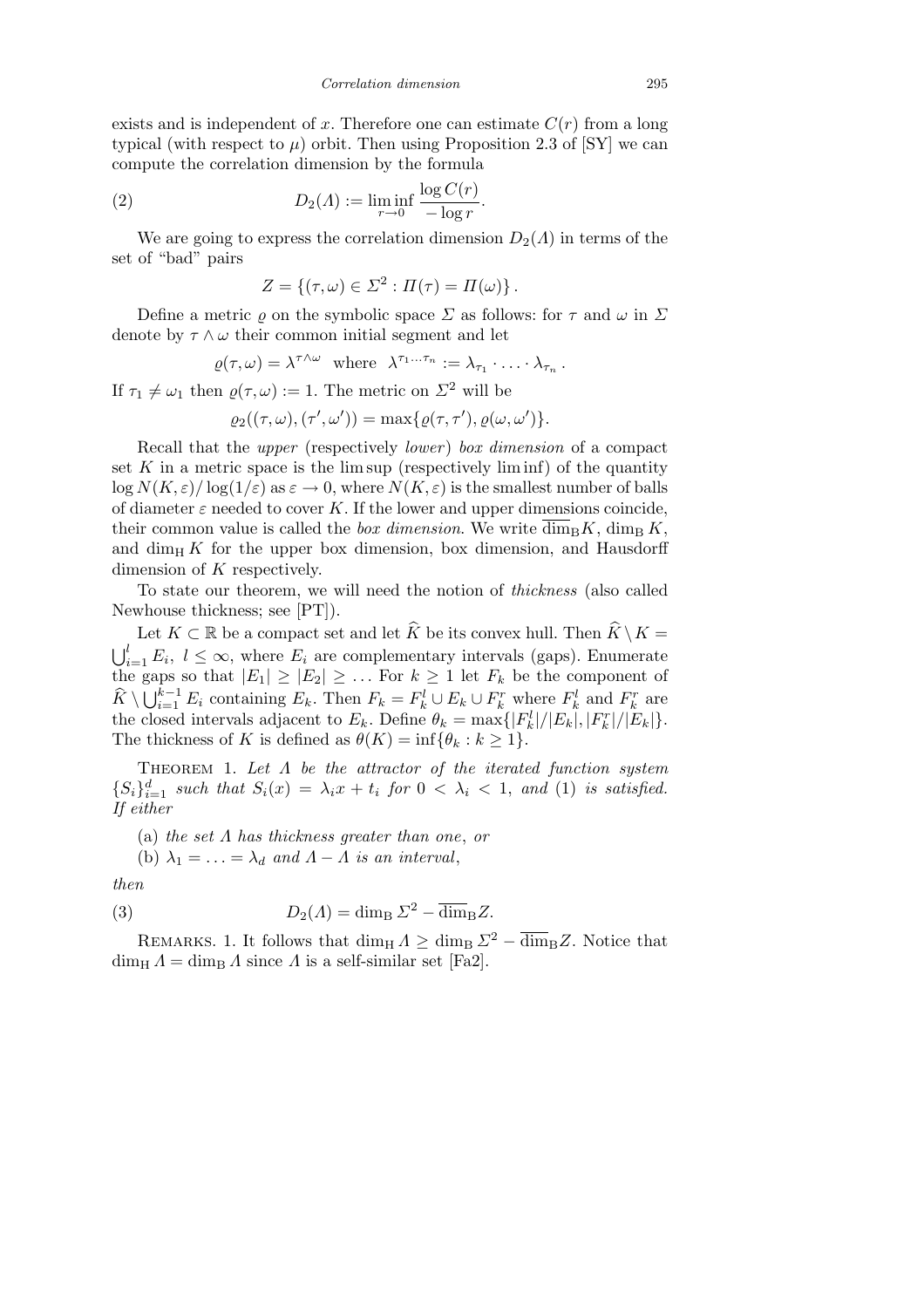2. One can show that, in general,  $D_2(\Lambda)$  cannot be replaced by dim<sub>B</sub>  $\Lambda$ in (3). The idea is to take a self-similar set such that some cylinder-intervals coincide. Then the measure  $\nu$  is no longer the natural choice to estimate the dimension dim<sub>H</sub>  $\Lambda = \dim_{\text{B}} \Lambda$ .

3. If the thickness of  $\Lambda$  is greater than one then  $\Lambda - \Lambda$  is an interval but the converse is not true.

4. It is easy to check whether  $A - A$  is an interval in the homogeneous case  $\lambda = \lambda_1 = \ldots = \lambda_m$ . Indeed, then  $\Lambda - \Lambda$  is the attractor of the iterated function system  ${T_{ij}}$  where  ${T_{ij}(x) = \lambda x + (t_i - t_j)}$ . It follows that  $A - A$  is function system { $I_{ij}$ } where  $I_{ij}(x) = \lambda x + (i_i - i_j)$ <br>an interval if and only if  $[-b, b] = \bigcup_{ij} T_{ij}([-b, b]).$ 

**3. Notation and preliminaries.** Throughout this paper *τ, ω* always mean elements of *Σ*. Further, we write  $\tilde{\tau} := \tau_1 \dots \tau_n$  and let  $[\tilde{\tau}]$  be the cylinder set of sequences  $\tau \in \Sigma$  starting with  $\tilde{\tau}$ . We say that  $|\tilde{\tau}|$  is an *ε-cylinder* if

$$
\lambda^{\tau_1 \dots \tau_n} \leq \varepsilon \text{ and } \lambda^{\tau_1 \dots \tau_{n-1}} > \varepsilon.
$$

The set of  $\varepsilon$ -cylinders will be denoted by  $\mathcal{C}_{\varepsilon}$ . Clearly,  $\Sigma$  is the only 1-cylinder. By the definition of the metric  $\varrho$ , an  $\varepsilon$ -cylinder  $[\tilde{\tau}]$  has diameter  $\lambda^{\tilde{\tau}}$ , hence

$$
\lambda_{\min} \, \varepsilon \leq \mathrm{diam}[\widetilde{\tau}] \leq \varepsilon
$$

where  $\lambda_{\min} = \min\{\lambda_i : i \leq d\}$ . Define  $[\tilde{\tau}, \tilde{\omega}] = [\tilde{\tau}] \times [\tilde{\omega}] \in \Sigma^2$ . This is a cylinder set in  $\Sigma^2$  which will be called an *ε*-cylinder if both  $[\tilde{\tau}]$  and  $[\tilde{\omega}]$  are *ε*-cylinders in *Σ*. For any  $\varepsilon > 0$ , the collection of *ε*-cylinders  $\mathcal{C}_{\varepsilon}^2 = \mathcal{C}_{\varepsilon} \times \mathcal{C}_{\varepsilon}$ provides a disjoint cover of  $\Sigma^2$  by sets of diameter approximately equal to  $\varepsilon$ .

For  $A \subseteq \Sigma^2$  let  $N_{\varepsilon}(A)$  be the number of  $\varepsilon$ -cylinders intersecting A. Then a standard argument shows that

*.*

(4) 
$$
\overline{\dim}_{\mathrm{B}} A = \limsup_{\varepsilon \to 0} \frac{N_{\varepsilon}(A)}{\log(1/\varepsilon)}
$$

Recall that  $\mu$  is the product measure on  $\Sigma$  with weights  $(\lambda_1^s, \ldots, \lambda_d^s)$ where  $\sum_{i=1}^{d} \lambda_i^s = 1$ . Thus, the measure of an *ε*-cylinder  $[\tilde{\tau}]$  satisfies

(5)  $\lambda$  $\sum_{\min}^s \varepsilon^s < \mu[\tilde{\tau}] \leq \varepsilon^s$ .

For an  $\varepsilon$ -cylinder  $[\tilde{\tau}, \tilde{\omega}]$  we have  $\lambda_{\min}^{2s} \varepsilon^{2s} < \mu_2[\tilde{\tau}, \tilde{\omega}] \leq \varepsilon^{2s}$ . It is easy to deduce from this that  $\dim_{\mathrm{B}} \Sigma^2 = 2s$  and

(6) 
$$
(A \subset \Sigma^2, \overline{\dim}_{\text{B}} A < 2s) \Rightarrow \mu_2(A) = 0.
$$

The function  $f(\tau,\omega) := \Pi(\tau) - \Pi(\omega)$  measures the distance between the projections of two elements of *Σ*. Observe that  $Z = \{(\tau, \omega) \in \Sigma^2 :$  $f(\tau,\omega)=0$ . Let

$$
H_{\varepsilon} := \{ [\widetilde{\tau}, \widetilde{\omega}] \in \mathcal{C}_{\varepsilon}^2 : [\widetilde{\tau}, \widetilde{\omega}] \cap Z \neq \emptyset \}.
$$

The cardinality of  $H_{\varepsilon}$  will be denoted by  $N_{\varepsilon} := N_{\varepsilon}(Z)$ .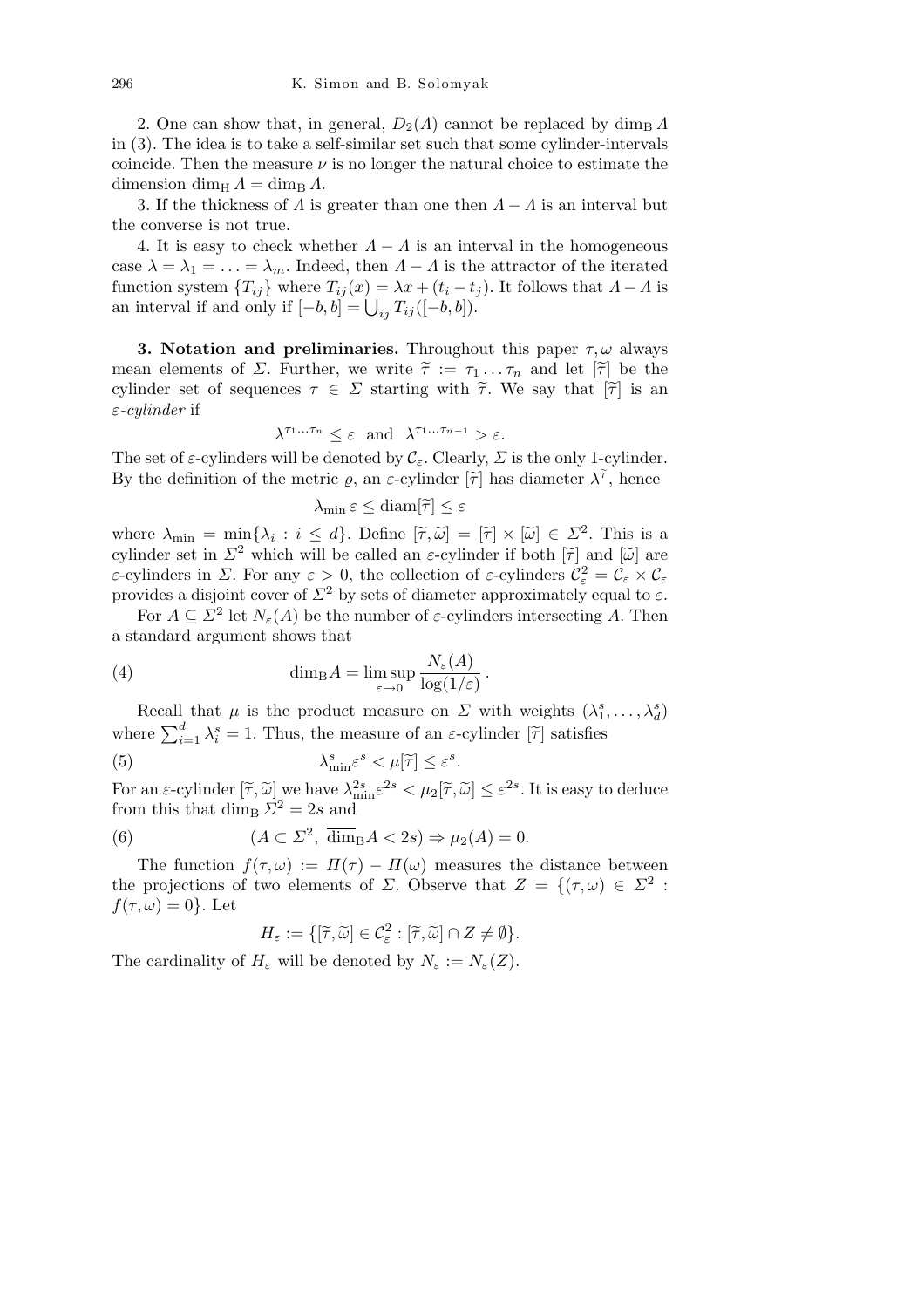**4. Upper estimate.** Here we prove the upper estimate in (3). This is straightforward and does not use the assumptions (a) or (b) of Theorem 1.

Let  $[\tilde{\tau}, \tilde{\omega}] \in H_{\varepsilon}$ . Then  $[\tilde{\tau}, \tilde{\omega}] \cap Z \neq \emptyset$ , hence  $S_{\tilde{\tau}}(\Lambda) \cap S_{\tilde{\omega}}(\Lambda) \neq \emptyset$ , and *|f*(*τ, ω*)*|* = *|Π*(*τ* ) *− Π*(*ω*)*| ≤* diam(*Sτ*e(*Λ*)) + diam(*Sω*<sup>e</sup> (*Λ*))

$$
|f(\tau, \omega)| = |H(\tau) - H(\omega)| \le \text{diam}(S_{\widetilde{\tau}}(\Lambda)) + \text{diam}(S_{\widetilde{\omega}}(\Lambda))
$$
  
=  $(\lambda^{\widetilde{\tau}} + \lambda^{\widetilde{\omega}}) \text{diam}(\Lambda) \le 2b\varepsilon$ 

for  $\tau \in [\tilde{\tau}]$  and  $\omega \in [\tilde{\omega}]$ . Therefore, by (5),

$$
\int_{[\tilde{\tau},\tilde{\omega}]} |f(\tau,\omega)|^{-\alpha} d\mu_2 \ge (2b)^{-\alpha} \varepsilon^{-\alpha} \mu_2[\tilde{\tau},\tilde{\omega}] \ge \lambda_{\min}^{2s} (2b)^{-\alpha} \varepsilon^{2s-\alpha}.
$$

We have

$$
I_{\alpha}(\nu) = \int_{\Sigma^2} |f(\tau,\omega)|^{-\alpha} d\mu_2 \geq \sum_{H_{\varepsilon}} \int_{[\tilde{\tau},\tilde{\omega}]} |f(\tau,\omega)|^{-\alpha} d\mu_2 \geq \text{const} \cdot N_{\varepsilon} \varepsilon^{2s-\alpha}.
$$

Thus, if  $\limsup_{\varepsilon \to 0} \log N_{\varepsilon} / \log(1/\varepsilon) > 2s - \alpha$ , then  $I_{\alpha}(\nu) = \infty$ . This, together with  $(4)$ , implies

$$
D_2(\Lambda) \leq 2s - \overline{\dim}_{\mathrm{B}} Z.
$$

## **5. Lower estimate**

Lemma 5.1. *Suppose that at least one of the conditions* (a), (b) *of Theorem* 1 *is satisfied.* Let  $[\tilde{\tau}, \tilde{\omega}] \in C_{\varepsilon}^2 \setminus H_{\varepsilon}$ . Then one of the sets  $S_{\tilde{\tau}}(\Lambda)$  and  $S_{\tilde{\omega}}(\Lambda)$  *lies in a connected component of the complement of the other one.* 

P r o o f. The assumption  $[\tilde{\tau}, \tilde{\omega}] \in C_{\varepsilon}^2 \setminus H_{\varepsilon}$  means that  $[\tilde{\tau}]$  and  $[\tilde{\omega}]$  are *ε*-cylinders in *Σ* such that  $S_{\tilde{\tau}}(A) \cap S_{\tilde{\omega}}(A) = \emptyset$ .

Suppose first that condition (a) is satisfied, that is, *Λ* has thickness greater than one. Then both  $S_{\tilde{\tau}}(\Lambda)$  and  $S_{\tilde{\omega}}(\Lambda)$  have thickness greater than one, since they are similar to *Λ*. By the Gap Lemma of Newhouse (see [PT, pp. 63–82]),  $S_{\tilde{\tau}}(\Lambda) \cap S_{\tilde{\omega}}(\Lambda) = \emptyset$  implies that one of these sets lies in a component of the complement of the other one.

Now suppose that condition (b) is satisfied, that is,  $A - A$  is an interval and  $\lambda = \lambda_i$  for all *i*. Then all *ε*-cylinders have the same length  $n = \log(1/\varepsilon)/\log(1/\lambda)$ . It follows that the sets  $S_{\tilde{\tau}}(\Lambda)$  and  $S_{\tilde{\omega}}(\Lambda)$  are both translated copies of  $\lambda^n A$ . Observe that

$$
\{a \in \mathbb{R} : \lambda^n A \cap (\lambda^n A + a) \neq \emptyset\} = \lambda^n A - \lambda^n A
$$

is an interval. Therefore,  $S_{\tilde{\tau}}(\Lambda) \cap S_{\tilde{\omega}}(\Lambda) = \emptyset$  can only happen if the convex hulls of these sets are disjoint. This means that each of these sets lies in the unbounded component of the complement of the other one.

The next lemma is the key part of the proof.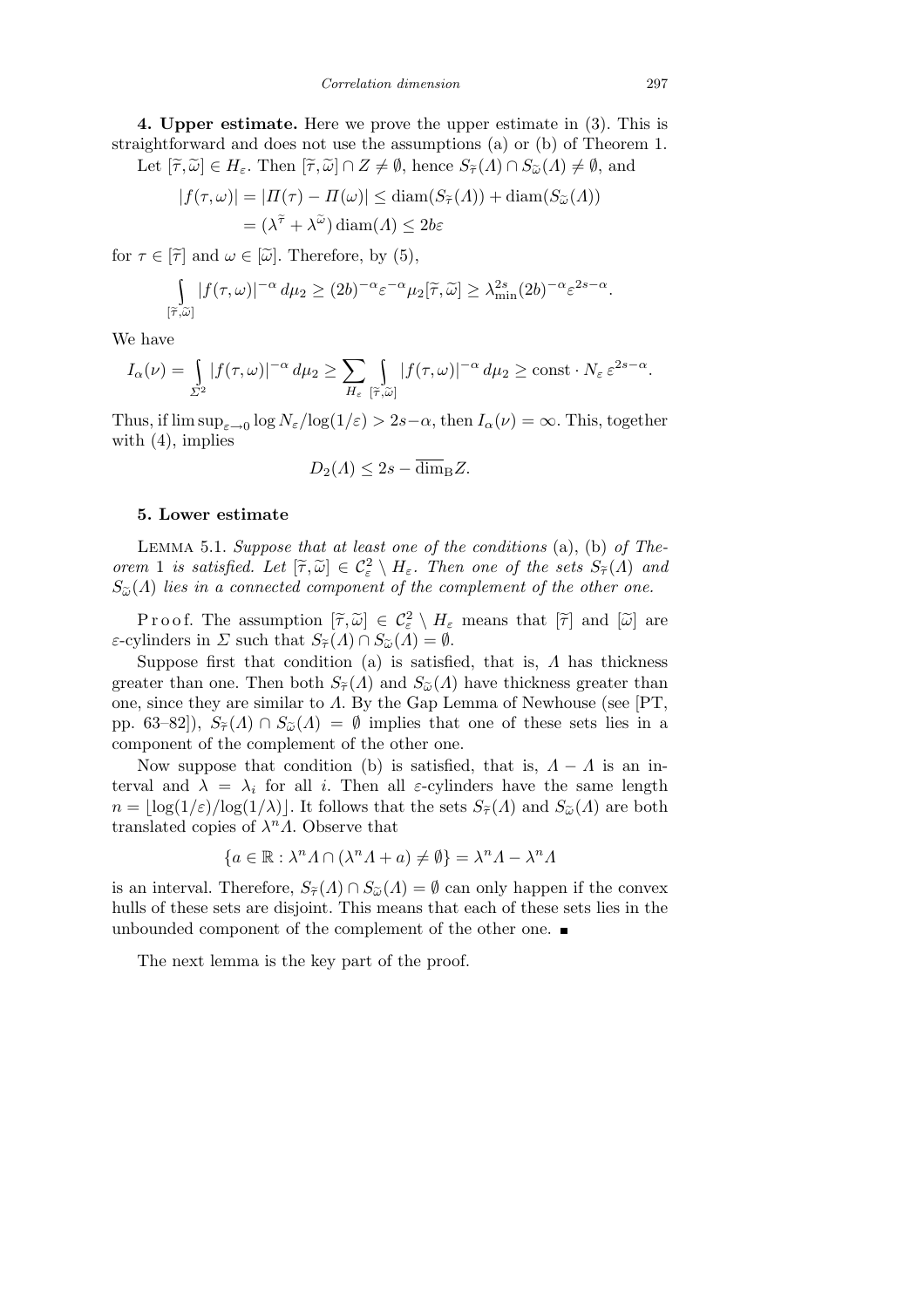Lemma 5.2. *Suppose that at least one of the conditions* (a), (b) *in Theorem* 1 *is satisfied.* Let  $[\tilde{\tau}, \tilde{\omega}] \in C_{\varepsilon}^2 \setminus H_{\varepsilon}$ . Then for every  $\alpha < s$  there exists *C >* 0 *such that*

$$
\int_{[\tilde{\tau},\tilde{\omega}]} |f(\tau,\omega)|^{-\alpha} d\mu_2 \leq C \varepsilon^{2s-\alpha}.
$$

P r o o f. Using Lemma 5.1, we can assume without loss of generality that  $S_{\tilde{\tau}}(\Lambda)$  lies in a connected component of  $\mathbb{R} \setminus S_{\tilde{\omega}}(\Lambda)$ . Write  $\overline{1} = 111...$  and  $\overline{d} = \overline{d}dd \dots$  We have

(7) 
$$
|f(\tau,\omega)| = |H(\tau) - H(\omega)|
$$
  
\n
$$
\geq \min\{|f(\tau,\widetilde{\tau}1)|, |f(\tau,\widetilde{\tau}d)|\} \text{ for } \tau \in \widetilde{\tau} \text{ and } \omega \in \widetilde{\omega}
$$

since  $\Pi(\tilde{\tau}) = \min S_{\tilde{\tau}}(\Lambda)$  and  $\Pi(\tilde{\tau}\bar{d}) = \max S_{\tilde{\tau}}(\Lambda)$ . Now we have to use condition (1) which implies that  $|f(\tau, \tilde{\tau})| \approx \lambda^{\tau \wedge \tilde{\tau}} \bar{1}$  and  $|f(\tau, \tilde{\tau} d)| \approx \lambda^{\tau \wedge \tilde{\tau} d}$ , up to a multiplicative constant. Let

$$
A_m := [\widetilde{\tau}1^m] \setminus [\widetilde{\tau}1^{m+1}], \quad B_m := [\widetilde{\tau}d^m] \setminus [\widetilde{\tau}d^{m+1}] \quad \text{for } m \ge 1,
$$

and

$$
A_0 := [\widetilde{\tau}] \setminus ([\widetilde{\tau}1] \cap [\widetilde{\tau}d]), \quad B_0 := \emptyset.
$$

Then

$$
[\widetilde{\tau}] = \bigcup_{m=0}^{\infty} (A_m \cup B_m).
$$

It follows from (1) and the definition of  $\varepsilon$ -cylinders that

$$
|f(\tau, \widetilde{\tau} \overline{1})| \ge \text{const} \cdot \lambda^{\widetilde{\tau}} \lambda_1^m \ge \text{const} \cdot \varepsilon \lambda_1^m \quad \text{for } \tau \in A_m
$$

and

$$
|f(\tau, \tilde{\tau}\overline{d})| \ge \text{const} \cdot \lambda^{\tilde{\tau}} \ge \text{const} \cdot \varepsilon \quad \text{for } \tau \in A_m.
$$

By (7) this implies

$$
|f(\tau,\omega)| \ge \text{const} \cdot \varepsilon \lambda_1^m \quad \text{for } \tau \in A_m.
$$

Similarly, using (1) and (7) we deduce

$$
|f(\tau,\omega)| \ge \text{const} \cdot \varepsilon \lambda_d^m \quad \text{for } \tau \in B_m.
$$

Clearly,

$$
\mu(A_m) \le \mu[\widetilde{\tau}1^m] \le \varepsilon^s \lambda_1^{ms} \text{ and } \mu(B_m) \le \varepsilon^s \lambda_d^{ms} \text{ for } m \ge 0.
$$

Putting everything together, we obtain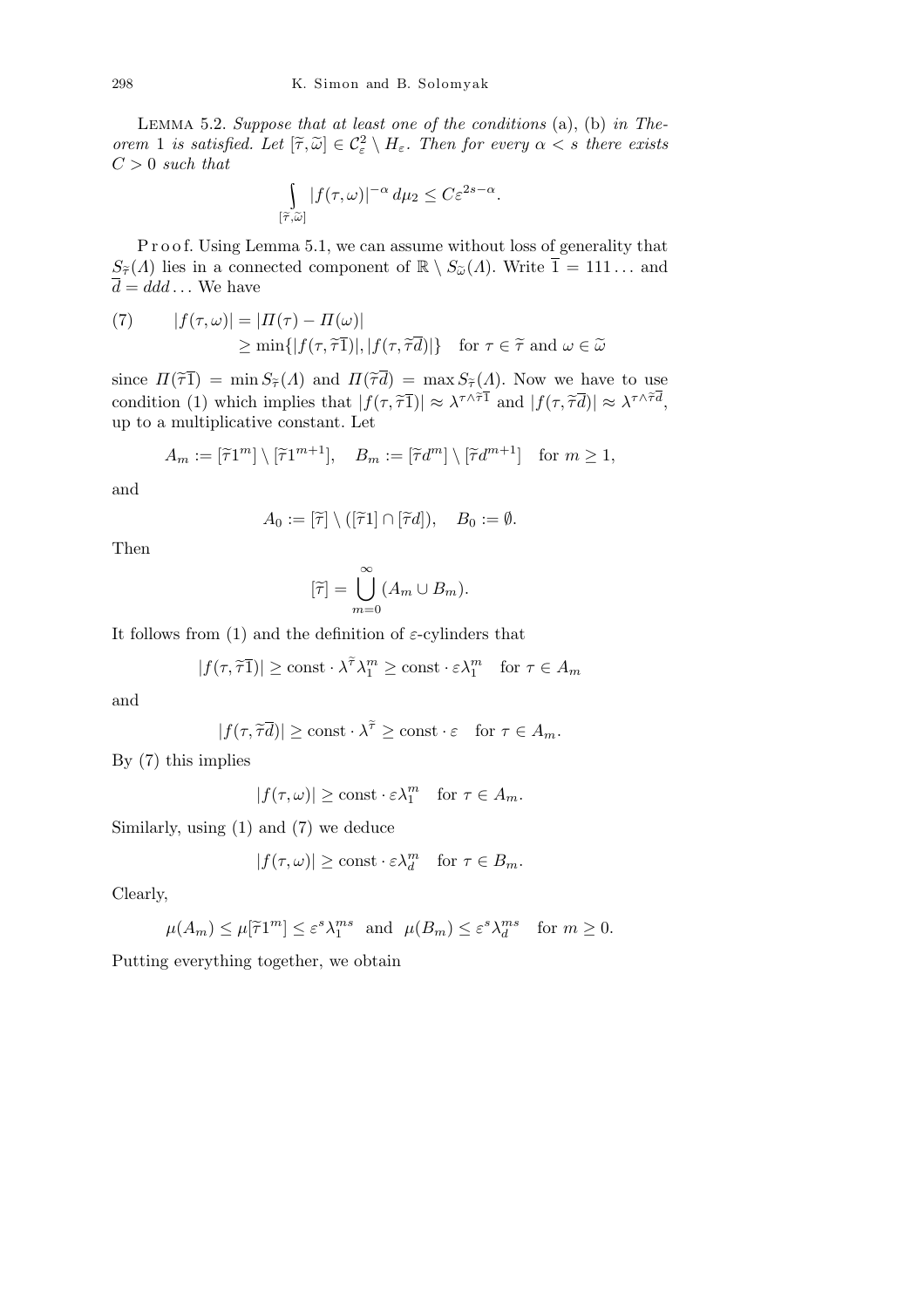$$
\int_{[\tilde{\tau},\tilde{\omega}]} |f(\tau,\omega)|^{-\alpha} d\mu_2
$$
\n
$$
= \int_{[\tilde{\omega}]} \sum_{m=0}^{\infty} \int_{A_m \cup B_m} |f(\tau,\omega)|^{-\alpha} d\mu(\tau) d\mu(\omega)
$$
\n
$$
\leq \text{const} \int_{[\tilde{\omega}]} \sum_{m=0}^{\infty} (\varepsilon^{-\alpha} \lambda_1^{-\alpha m} \varepsilon^s \lambda_1^{sm} + \varepsilon^{-\alpha} \lambda_d^{-\alpha m} \varepsilon^s \lambda_d^{sm}) d\mu(\omega)
$$
\n
$$
= \text{const} \cdot \varepsilon^{s-\alpha} \int_{[\tilde{\omega}]} \sum_{m=0}^{\infty} (\lambda_1^{(s-\alpha)m} + \lambda_d^{(s-\alpha)m}) d\mu(\omega)
$$
\n
$$
\leq C \varepsilon^{s-\alpha} \mu[\tilde{\omega}] \leq C \varepsilon^{2s-\alpha},
$$

for some  $C > 0$ . Here we used (5) and the fact that  $\alpha < s$ .

Now we can conclude the proof of the lower estimate in (3). It is enough to show that  $I_\alpha(\nu) = 0$  for every  $\alpha < 2s - \overline{\dim}_B Z$ . Fix such an  $\alpha$ . Notice that *Z* contains the diagonal in  $\Sigma^2$ , hence  $\overline{\dim}_{\text{B}}Z \ge \dim_{\text{B}}Z = s$ , and therefore, *α < s*.

Let  $A_{\varepsilon}$  be the union of  $\varepsilon$ -cylinders in  $\Sigma^2$  intersecting *Z*, in other words, the union of cylinders from *H<sub>ε</sub>*. Let  $\varepsilon_n := 2^{-n}$ . Clearly,  $Z = \bigcap_{n=1}^{\infty}$ <br>the union of cylinders from *H<sub>ε</sub>*. Let  $\varepsilon_n := 2^{-n}$ . Clearly,  $Z = \bigcap_{n=1}^{\infty}$  $\sum_{n=0}^{\infty} A_{\varepsilon_n}$ . Since  $A_1 = \Sigma^2$  we have

$$
\Sigma^2 = \bigcup_{n=0}^{\infty} (A_{\varepsilon_n} \setminus A_{\varepsilon_{n+1}}) \cup Z.
$$

By Lemma 5.2,

$$
I_{\alpha}(\nu) = \sum_{n=0}^{\infty} \int_{A_{\varepsilon_n} \setminus A_{\varepsilon_{n+1}}} |f(\tau, \omega)|^{-\alpha} d\mu_2 + \int_{Z} |f(\tau, \omega)|^{-\alpha} d\mu_2
$$
  

$$
\leq C \sum_{n=0}^{\infty} N_{\varepsilon_{n+1}} \varepsilon_{n+1}^{2s-\alpha} + \int_{Z} |f(\tau, \omega)|^{-\alpha} d\mu_2.
$$

We can assume that  $\overline{\dim}_{\mathrm{B}}Z$  < 2*s* since otherwise the estimate  $D_2(A) \geq$  $2s - \overline{\dim}_{\text{B}}Z$  is obvious. Then  $\mu_2(Z) = 0$  by (6). Thus,

$$
I_{\alpha}(\nu) \le C \sum_{n=0}^{\infty} N_{2^{-(n+1)}} 2^{-(n+1)(2s-\alpha)}
$$
.

By assumption,

$$
\limsup_{n \to \infty} \frac{\log N_{2^{-n}}}{n \log 2} = \overline{\dim}_{\mathrm{B}} Z < 2s - \alpha,
$$

so the above series converges. This completes the proof of Theorem 1.  $\blacksquare$